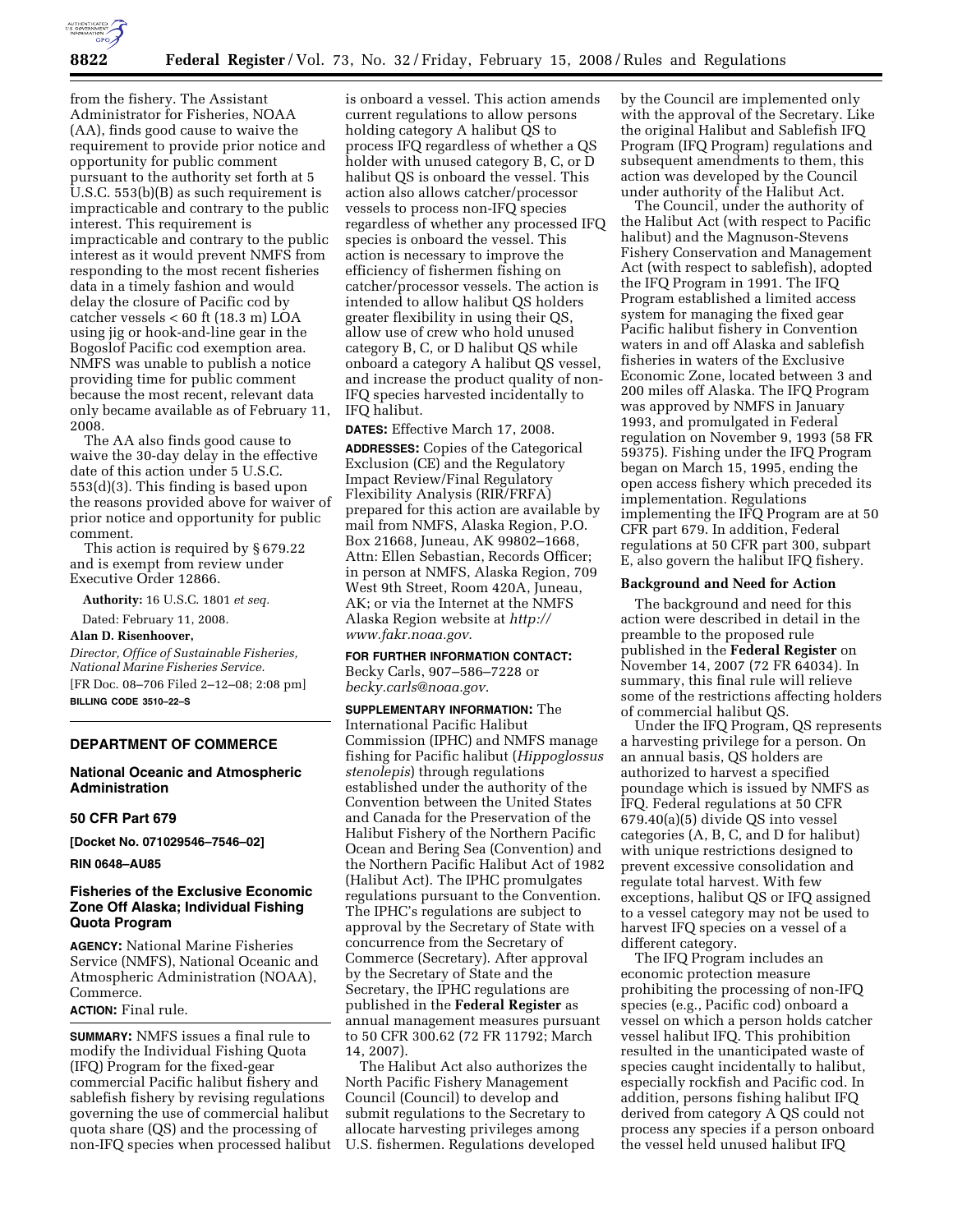derived from category B, C, or D QS. Also, operators of catcher/processor vessels fishing for Pacific cod, for example, would have to employ crew members who did not have unused catcher vessel IFQ (i.e., IFQ derived from category B, C, or D halibut QS) for halibut, or catcher/processor operators would have to delay fishing for non-IFQ species until all crew members onboard had fully used their catcher vessel IFQ for halibut. Hence, the processing restriction limited the crew that could be onboard catcher/processor vessels and the timing of fishing by catcher/ processor vessels.

This action is intended to increase the revenue generated from harvested species by (1) allowing non-IFQ fish species to be processed on a vessel otherwise authorized to process fish, rather than allowing non-IFQ species to degrade into low value products or be wasted while IFQ species are sought; and (2) allowing processed and unprocessed IFQ species to be onboard the same vessel during the same fishing trip.

This action will allow the processing of non-IFQ and IFQ species on a vessel that is otherwise authorized to process non-IFQ species when any amount of halibut IFQ resulting from QS in categories B, C, or D are held by persons onboard the vessel. This action will not allow the processing of category B, C, or D halibut IFQ onboard a catcher/ processor vessel. Instead, this action will allow persons possessing unused catcher vessel category B, C, or D halibut QS to be onboard a catcher/ processor vessel when that vessel is harvesting and processing category A halibut or sablefish IFQ or is harvesting and processing non-IFQ species. This action will relieve a restriction on catcher/processor vessels which will increase their efficiency. The regulatory change will remove regulatory text currently at  $\S 679.7(f)(13)$  and  $(14)$  and § 679.42(k). There is no new regulatory text.

#### **Response to Comments**

The proposed rule for this action was published in the **Federal Register** on November 14, 2007 (72 FR 64034). One commenter submitted a comment to NMFS in support of the rule.

#### **Changes From the Proposed Rule**

No changes are made in this final rule from the proposed rule.

#### **Classification**

The Administrator, Alaska Region, NMFS, determined that this amendment is necessary for the conservation and management of the halibut fishery and

that it is consistent with the Halibut Act and other applicable laws.

This final rule has been determined to be not significant for purposes of Executive Order 12866. This final rule also complies with the Secretary's authority under the Halibut Act to implement management measures for the halibut fishery.

A final regulatory flexibility analysis (FRFA) was prepared. The FRFA incorporates the initial regulatory flexibility analysis (IRFA), a summary of the significant issues raised by the public comments in response to the IRFA, NMFS's responses to those comments, and a summary of the analyses completed to support the action. A copy of this analysis is available from NMFS (see **ADDRESSES**). A description of this action, why it is being considered, and the legal basis for this action are presented above in the preamble to this rule. NMFS received one public comment, and that was in support of the proposed rule. No comments were received in response to the IRFA or on the economic impacts of the rule and no changes were made in the proposed rule. A summary of the FRFA follows.

This action will directly regulate approximately 3,233 persons holding category B, C, or D halibut QS, 33 catcher/processor vessels, and 1,312 vessels that hold catcher vessel endorsements for vessels less than 60 ft (18.6 m) length overall on their license limitation program permits. NMFS does not possess sufficient ownership and affiliation information to determine the precise number of quota share holders considered small entities in the IFQ Program or the number of small entities that will be adversely impacted by this action. NMFS assumes that all directly regulated entities have gross revenues less than \$4 million, and that they are thus small entities for the purposes of the Regulatory Flexibility Act. In 2004, 1,335 unique IFQ vessels made IFQ landings.

Compared with status quo, this action may increase the revenue generated from non-IFQ species harvested by increasing the quality of offloaded product. This action will allow QS holders already authorized to process fish at-sea to optimize the revenue generated from harvested non-IFQ groundfish. Processing capacity is not expected to increase because the number of vessels currently authorized to process groundfish catch onboard while harvesting IFQ derived from category A quota share will not change. This action also may increase benefits to persons holding QS because it allows IFQ to be processed regardless of

whether another quota share holder is onboard, including crew holding catcher vessel category B, C, or D QS who are working onboard vessels with category A QS.

The purpose of this action is to relieve a restriction on small entities. NMFS is not aware of any additional alternatives to those considered that would accomplish the objectives of this action, the Halibut Act, and other applicable statutes and that would minimize the economic impact of the action on small entities. The Council received two proposals on this issue, incorporated them into what became this final action, and evaluated them jointly after a preliminary review found that they were functionally the same. This action will completely repeal the subject requirements. Repeal will remove a restriction from directly regulated entities and potentially lead to increased profits. Other alternatives might have been designed to limit the ability of this action to accomplish the objectives, by limiting the scope of the repeal to particular species or halibut QS classes, or by providing for a delayed effective date. However, these alternatives would not have been significantly different from this action. They would not have involved substantively different approaches to addressing the problem that had been identified. Moreover, because this action relaxes a restriction on directly regulated small entities, these alternatives would have reduced the potential benefits of this action for these small entities or the classes of entities that might benefit from them.

According to NOAA Administrative Order (NAO) 216–6, including the criteria used to determine significance, this rule will not have a significant effect, individually or cumulatively, on the human environment beyond those effects identified in the previous National Environmental Policy Act (NEPA) analysis. An environmental impact statement (EIS; dated December 1992) was prepared for the final rule implementing the original halibut and sablefish IFQ and Community Development Quota Programs (58 FR 59375; November 9, 1993). The scope of the EIS includes the potential environmental impacts of this proposed rule because the EIS analyzed the original IFQ Program, which included analyses of biological and socioeconomic impacts on the environment, affected fishermen, and affected communities. Based on the nature of the proposed rule and the previous environmental analysis, this proposed rule is categorically excluded from the requirement to prepare either